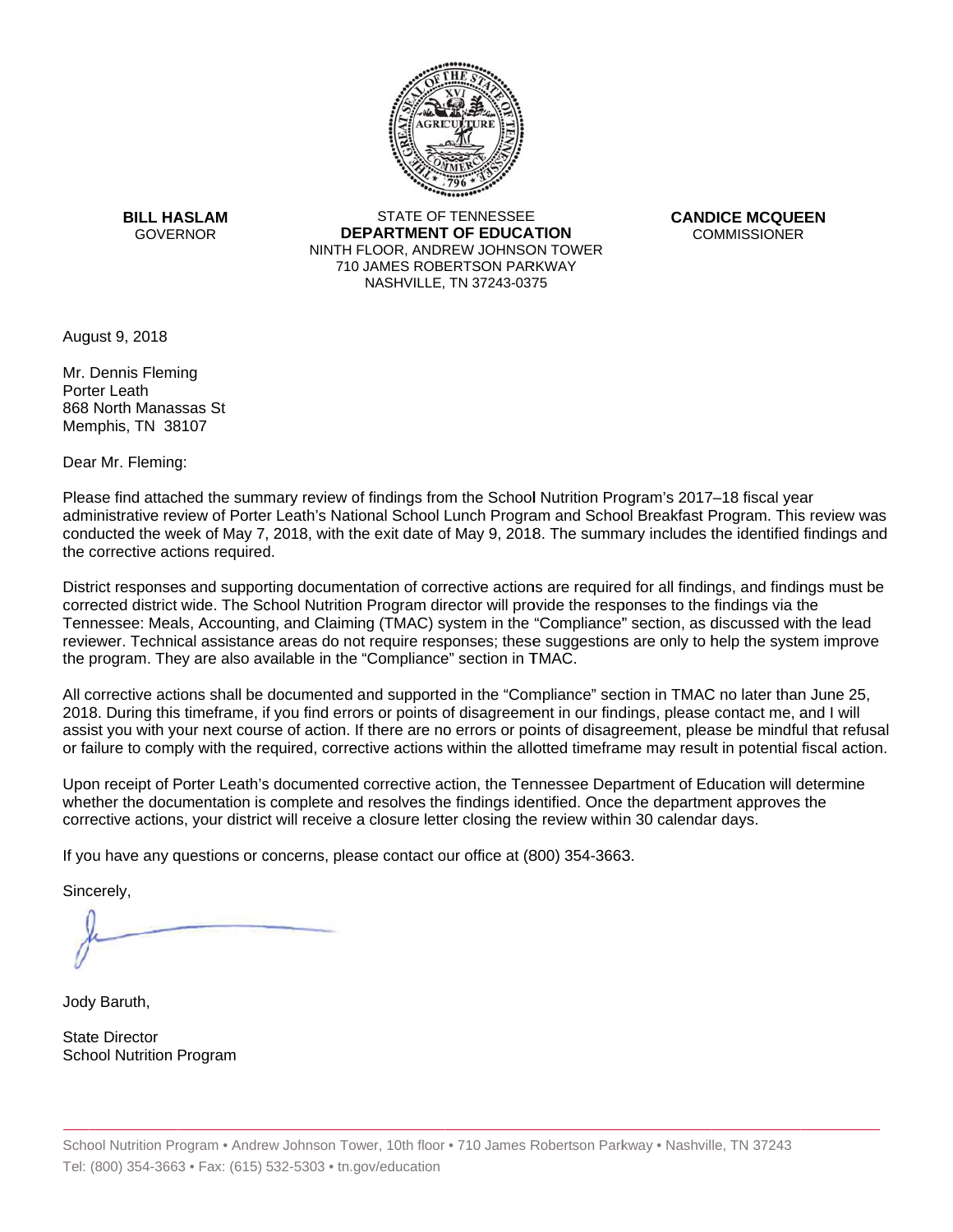

## **Porter Leath (R120)**

**Review ID: 696**

## **Exit Conference Date: 5 /9/2018**

Review Year: 2018 Month of Review: April Lead Reviewer: Michael Bishop

| <b>Findings ID</b><br><b>Finding Description</b><br><b>Required Corrective Action</b><br>Area |
|-----------------------------------------------------------------------------------------------|
|-----------------------------------------------------------------------------------------------|

## **SFA - Level Findings**

| 1400 - Food<br>Safety                      | $V-1400$ | A review of food products<br>indicated a violation of the Buy<br>American Provision. Non-<br>domestic Mandarin oranges,<br>diced peaches, and pineapple<br>chunks were observed on-site. | Obtain a Buy American certification form from<br>the food distributor that lists products they<br>cannot source domestically. Upload a<br>completed copy, signed by the distributor's<br>representative to demonstrate compliance. |
|--------------------------------------------|----------|------------------------------------------------------------------------------------------------------------------------------------------------------------------------------------------|------------------------------------------------------------------------------------------------------------------------------------------------------------------------------------------------------------------------------------|
| 300 - Meal<br>Counting<br>land<br>Claiming | $V-0300$ | The SFA did not have a<br>procedure to ensure the meal<br>counts do not exceed<br>attendance adjusted<br>enrollment.                                                                     | Obtain a meal counting edit check template<br>from the state agency and complete it before<br>submitting a future claim. Upload a completed<br>form to demonstrate compliance.                                                     |
| 800 - Civil<br><b>Rights</b>               | $V-0800$ | Program specific civil rights<br>training was not conducted.                                                                                                                             | Conduct program specific civil rights training<br>for all school nutrition staff. Upload an agenda<br>and sign in sheet to demonstrate compliance.                                                                                 |

## **Site - Level Findings: Porter Leath (0010)**

| $1700 -$<br>Afterschool<br>Snack | $V-1700$ | Afterschool snack production<br>records did not show that the<br>planned portion sizes for each<br>meal component met the meal<br>pattern requirements. On two<br>days during the review period,<br>only one meal component was<br>served. | Upload one week of completed production<br>records to demonstrate compliance. |
|----------------------------------|----------|--------------------------------------------------------------------------------------------------------------------------------------------------------------------------------------------------------------------------------------------|-------------------------------------------------------------------------------|
|----------------------------------|----------|--------------------------------------------------------------------------------------------------------------------------------------------------------------------------------------------------------------------------------------------|-------------------------------------------------------------------------------|